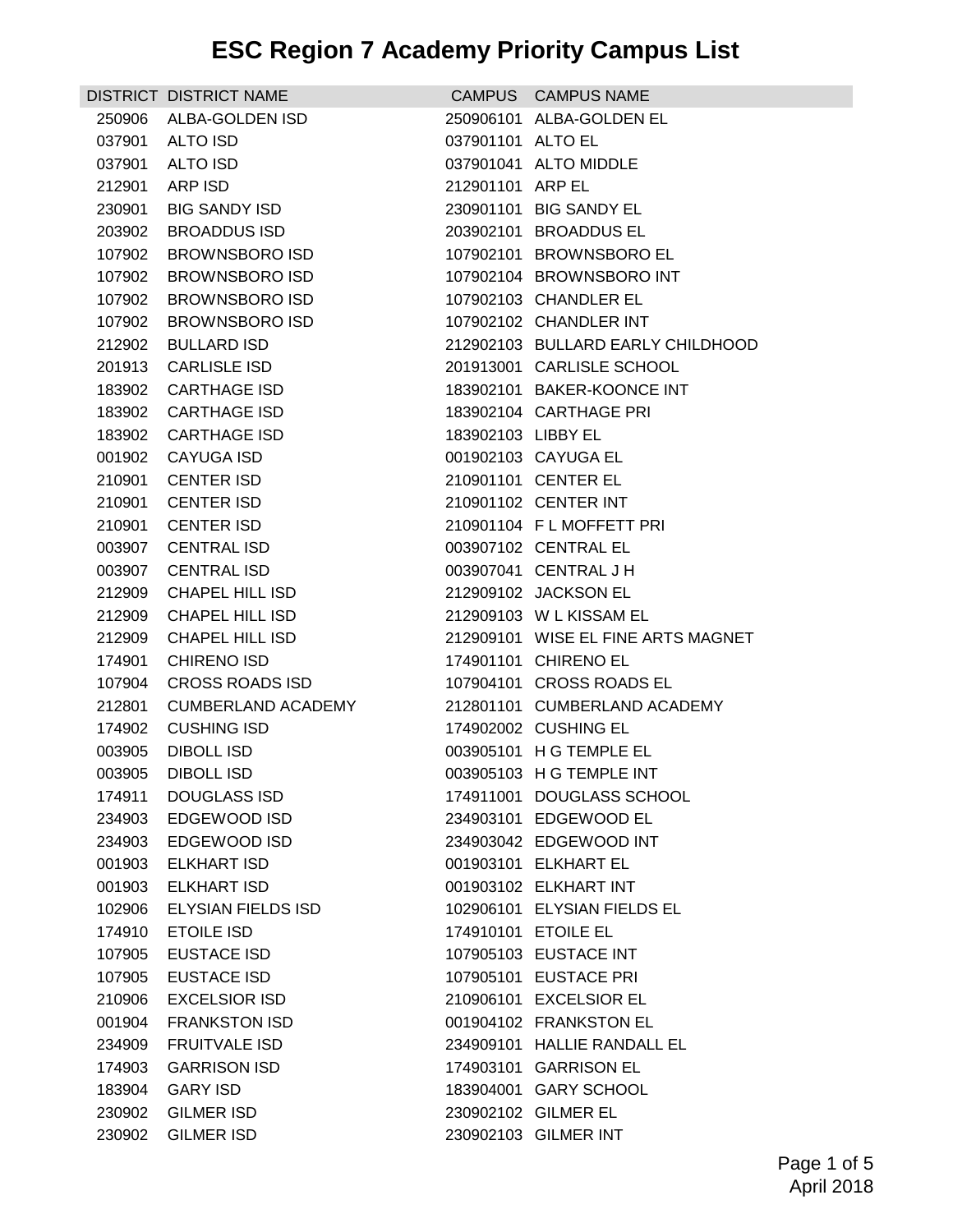|        | DISTRICT DISTRICT NAME                     |                   | CAMPUS CAMPUS NAME                                               |
|--------|--------------------------------------------|-------------------|------------------------------------------------------------------|
| 092901 | <b>GLADEWATER ISD</b>                      |                   | 092901102 GLADEWATER PRI                                         |
| 092901 | <b>GLADEWATER ISD</b>                      |                   | 092901105 WELDON EL                                              |
| 234904 | <b>GRAND SALINE ISD</b>                    |                   | 234904101 GRAND SALINE EL                                        |
| 234904 | <b>GRAND SALINE ISD</b>                    |                   | 234904102 GRAND SALINE INT                                       |
|        | 102904 HALLSVILLE ISD                      |                   | 102904107 HALLSVILLE EAST EL                                     |
| 102904 | <b>HALLSVILLE ISD</b>                      |                   | 102904104 HALLSVILLE INT                                         |
| 102905 | <b>HARLETON ISD</b>                        |                   | 102905101 HARLETON EL                                            |
| 230905 | <b>HARMONY ISD</b>                         |                   | 230905101 HARMONY EL                                             |
| 230905 | <b>HARMONY ISD</b>                         |                   | 230905102 HARMONY INTERMEDIATE SCHOOL                            |
| 250902 | <b>HAWKINS ISD</b>                         |                   | 250902101 HAWKINS EL                                             |
| 202903 | <b>HEMPHILL ISD</b>                        |                   | 202903101 HEMPHILL EL                                            |
| 202903 | <b>HEMPHILL ISD</b>                        |                   | 202903041 HEMPHILL MIDDLE                                        |
| 201902 | <b>HENDERSON ISD</b>                       |                   | 201902107 MONNIE MEYER WYLIE PRI                                 |
| 201902 | <b>HENDERSON ISD</b>                       |                   | 201902108 NORTHSIDE EL                                           |
| 201902 | <b>HENDERSON ISD</b>                       |                   | 201902109 WILLIAM E WYLIE EL                                     |
| 003902 | HUDSON ISD                                 |                   | 003902101 W F PEAVY PRI                                          |
| 003902 | <b>HUDSON ISD</b>                          |                   | 003902102 W H BONNER EL                                          |
| 003904 | <b>HUNTINGTON ISD</b>                      |                   | 003904101 HUNTINGTON EL                                          |
| 003904 | <b>HUNTINGTON ISD</b>                      |                   | 003904102 HUNTINGTON INT                                         |
| 037904 | <b>JACKSONVILLE ISD</b>                    |                   | 037904102 EAST SIDE EL                                           |
| 037904 | <b>JACKSONVILLE ISD</b>                    |                   | 037904103 FRED DOUGLASS                                          |
| 037904 | <b>JACKSONVILLE ISD</b>                    |                   | 037904105 JOE WRIGHT EL                                          |
| 037904 | <b>JACKSONVILLE ISD</b>                    |                   | 037904043 NICHOLS INT                                            |
| 037904 | <b>JACKSONVILLE ISD</b>                    |                   | 037904104 WEST SIDE EL                                           |
| 210902 | <b>JOAQUIN ISD</b>                         |                   | 210902102 JOAQUIN EL                                             |
| 102901 | <b>KARNACK ISD</b>                         |                   | 102901103 GEORGE WASHINGTON CARVER EL                            |
| 092902 | KILGORE ISD                                |                   | 092902101 CHANDLER EL                                            |
| 092902 | KILGORE ISD                                |                   | 092902107 KILGORE INT                                            |
| 092902 | KILGORE ISD                                |                   | 092902106 KILGORE PRI                                            |
|        | 201903 LANEVILLE ISD                       |                   | 201903001 LANEVILLE SCHOOL                                       |
|        | 107910 LAPOYNOR ISD                        |                   | 107910101 LAPOYNOR EL                                            |
|        | 201904 LEVERETTS CHAPEL ISD                |                   | 201904101 LEVERETTS CHAPEL EL                                    |
|        | 212903 LINDALE ISD                         |                   | 212903101 COLLEGE STREET EL                                      |
|        | 212903 LINDALE ISD                         |                   | 212903103 E J MOSS INT                                           |
|        | 212903 LINDALE ISD                         |                   | 212903104 EARLY CHILDHOOD CENTER                                 |
|        | 212903 LINDALE ISD                         |                   | 212903102 VELMA PENNY EL                                         |
|        | 092903 LONGVIEW ISD                        |                   | 092903127 BRAMLETTE STEAM ACADEMY                                |
| 092903 | <b>LONGVIEW ISD</b>                        |                   | 092903111 EAST TEXAS MONTESSORI PREP ACA                         |
|        | 092903 LONGVIEW ISD<br>092903 LONGVIEW ISD |                   | 092903122 JL EVERHART MAGNET EL<br>092903123 JOHNSTON-MCQUEEN EL |
|        | 092903 LONGVIEW ISD                        |                   | 092903126 NED E WILLIAMS EL                                      |
|        | 092903 LONGVIEW ISD                        |                   | 092903124 SOUTH WARD EL                                          |
| 092903 | LONGVIEW ISD                               | 092903125 WARE EL |                                                                  |
| 003903 | <b>LUFKIN ISD</b>                          |                   | 003903120 ANDERSON EL                                            |
|        | 003903 LUFKIN ISD                          |                   | 003903121 BRANDON EL                                             |
|        | 003903 LUFKIN ISD                          |                   | 003903122 BROOKHOLLOW EL                                         |
|        |                                            |                   |                                                                  |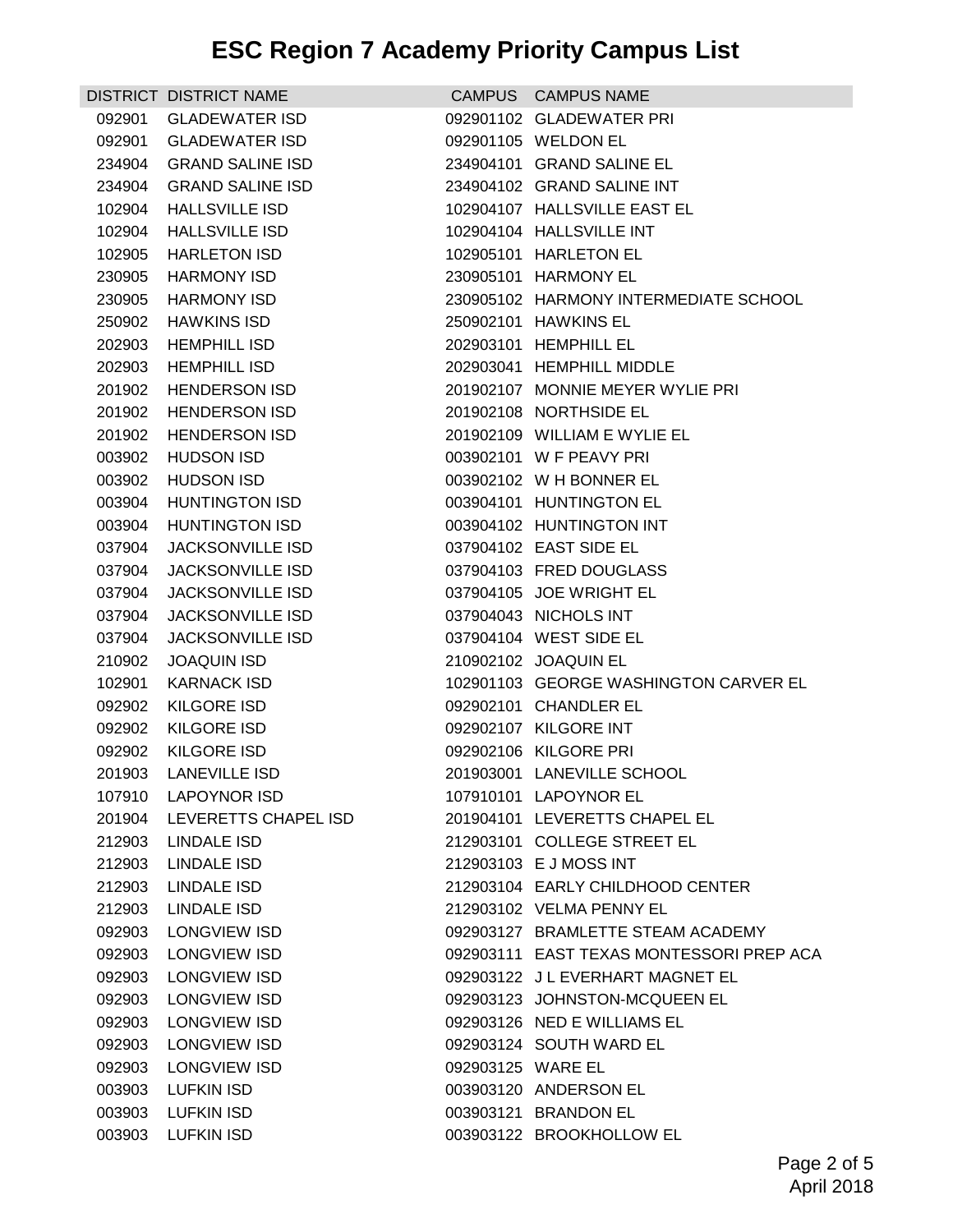|        | DISTRICT DISTRICT NAME      |                    | CAMPUS CAMPUS NAME                       |
|--------|-----------------------------|--------------------|------------------------------------------|
| 003903 | LUFKIN ISD                  |                    | 003903131 BURLEY PRI                     |
| 003903 | <b>LUFKIN ISD</b>           |                    | 003903123 COSTON EL                      |
| 003903 | LUFKIN ISD                  |                    | 003903124 DUNBAR PRI                     |
| 003903 | LUFKIN ISD                  |                    | 003903127 HERTY PRI                      |
| 003903 | LUFKIN ISD                  |                    | 003903128 KURTH PRI                      |
| 003903 | <b>LUFKIN ISD</b>           | 003903129 SLACK EL |                                          |
| 003903 | <b>LUFKIN ISD</b>           |                    | 003903130 TROUT PRI                      |
| 107906 | <b>MALAKOFF ISD</b>         |                    | 107906102 MALAKOFF EL                    |
| 107906 | <b>MALAKOFF ISD</b>         | 107906104 TOOL EL  |                                          |
| 102902 | MARSHALL ISD                |                    | 102902103 CROCKETT EL                    |
| 102902 | <b>MARSHALL ISD</b>         |                    | 102902116 PRICE T YOUNG EL               |
| 102902 | MARSHALL ISD                |                    | 102902107 SAM HOUSTON EL                 |
| 102902 | MARSHALL ISD                |                    | 102902108 WM B TRAVIS EL                 |
| 234905 | MARTINS MILL ISD            |                    | 234905101 MARTINS MILL EL                |
| 174909 | MARTINSVILLE ISD            |                    | 174909001 MARTINSVILLE SCHOOL            |
| 250903 | MINEOLA ISD                 |                    | 250903102 MINEOLA EL                     |
| 250903 | MINEOLA ISD                 |                    | 250903101 MINEOLA PRI                    |
| 201907 | <b>MOUNT ENTERPRISE ISD</b> |                    | 201907101 MT ENTERPRISE EL               |
| 107908 | <b>MURCHISON ISD</b>        |                    | 107908101 MURCHISON EL                   |
| 174904 | NACOGDOCHES ISD             |                    | 174904101 BROOKS-QUINN-JONES EL          |
| 174904 | NACOGDOCHES ISD             |                    | 174904102 EMELINE CARPENTER EL           |
| 174904 | NACOGDOCHES ISD             |                    | 174904103 FREDONIA EL                    |
| 174904 | NACOGDOCHES ISD             |                    | 174904104 NETTIE MARSHALL ACA OF DUAL LA |
| 174904 | NACOGDOCHES ISD             |                    | 174904105 RAGUET EL                      |
| 174904 | NACOGDOCHES ISD             |                    | 174904110 THOMAS J RUSK EL               |
| 001906 | <b>NECHES ISD</b>           |                    | 001906102 NECHES EL                      |
| 230906 | NEW DIANA ISD               |                    | 230906102 ROBERT F HUNT EL               |
| 037908 | NEW SUMMERFIELD ISD         |                    | 037908001 NEW SUMMERFIELD SCHOOL         |
| 230903 | ORE CITY ISD                |                    | 230903102 ORE CITY EL                    |
|        | 201908 OVERTON ISD          |                    | 201908101 OVERTON EL                     |
|        | 001907 PALESTINE ISD        |                    | 001907101 NORTHSIDE PRI                  |
|        | 001907 PALESTINE ISD        |                    | 001907107 SOUTHSIDE EL                   |
| 001907 | <b>PALESTINE ISD</b>        |                    | 001907110 STORY INT                      |
| 092904 | PINE TREE ISD               | 092904104 BIRCH EL |                                          |
| 092904 | PINE TREE ISD               |                    | 092904105 PARKWAY EL                     |
| 092904 | PINE TREE ISD               |                    | 092904043 PINE TREE MIDDLE               |
| 092904 | PINE TREE ISD               |                    | 092904103 PINE TREE PRI                  |
| 003801 | PINEYWOODS COMMUNITY ACA    |                    | 003801103 SARAH STRINDEN EL              |
| 250904 | <b>QUITMAN ISD</b>          |                    | 250904101 QUITMAN EL                     |
| 190903 | <b>RAINS ISD</b>            | 190903101 RAINS EL |                                          |
| 190903 | RAINS ISD                   |                    | 190903051 RAINS INT                      |
| 037907 | <b>RUSK ISD</b>             | 037907102 RUSK EL  |                                          |
| 037907 | RUSK ISD                    |                    | 037907100 RUSK INTERMEDIATE              |
| 037907 | <b>RUSK ISD</b>             | 037907103 RUSK PRI |                                          |
| 092906 | <b>SABINE ISD</b>           |                    | 092906102 SABINE EL                      |
|        | 203901 SAN AUGUSTINE ISD    |                    | 203901102 SAN AUGUSTINE EL               |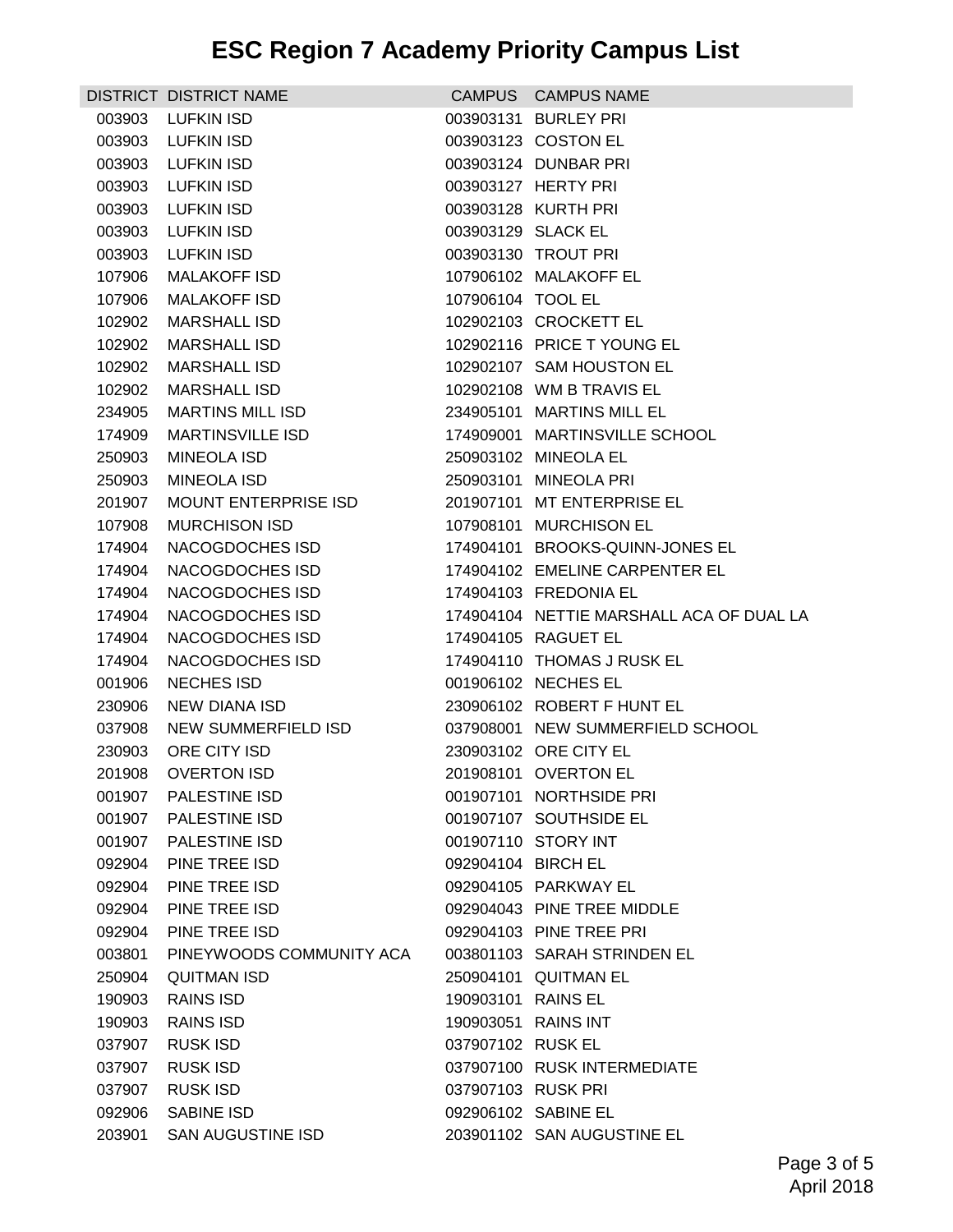|        | DISTRICT DISTRICT NAME         |                    | CAMPUS CAMPUS NAME                 |
|--------|--------------------------------|--------------------|------------------------------------|
|        | 210903 SHELBYVILLE ISD         |                    | 210903002 SHELBYVILLE SCHOOL       |
|        | 001909 SLOCUM ISD              |                    | 001909101 SLOCUM PK - 8            |
|        | 092907 SPRING HILL ISD         |                    | 092907101 SPRING HILL INT          |
|        | 092907 SPRING HILL ISD         |                    | 092907103 SPRING HILL PRI          |
|        | 201910 TATUM ISD               | 201910102 TATUM EL |                                    |
| 201910 | TATUM ISD                      |                    | 201910104 TATUM PRI                |
|        | 210904 TENAHA ISD              |                    | 210904002 TENAHA SCHOOLS           |
|        | 221801 TEXAS COLLEGE PREP ACA  |                    | 221801046 TYLER CLASSICAL ACADEMY  |
|        | 210905 TIMPSON ISD             |                    | 210905001 TIMPSON SCHOOL           |
|        | 107907 TRINIDAD ISD            |                    | 107907001 TRINIDAD SCHOOL          |
| 046802 | TRINITY CHARTER SCHOOL         |                    | 046802009 AZLEWAY - CHAPEL HILL    |
|        | 046802 TRINITY CHARTER SCHOOL  |                    | 046802011 AZLEWAY - WILLOW BEND    |
|        | 212904 TROUP ISD               |                    | 212904102 TROUP EL                 |
|        | 212905 TYLER ISD               | 212905102 BELL EL  |                                    |
|        | 212905 TYLER ISD               |                    | 212905103 BIRDWELL EL              |
|        | 212905 TYLER ISD               |                    | 212905104 BONNER EL                |
|        | 212905 TYLER ISD               |                    | 212905110 CALDWELL EL ARTS ACADEMY |
| 212905 | <b>TYLER ISD</b>               |                    | 212905106 CLARKSTON EL             |
|        | 212905 TYLER ISD               | 212905107 DIXIE EL |                                    |
|        | 212905 TYLER ISD               |                    | 212905108 DOUGLAS EL               |
|        | 212905 TYLER ISD               |                    | 212905111 GRIFFIN EL               |
|        | 212905 TYLER ISD               | 212905112 JONES EL |                                    |
| 212905 | TYLER ISD                      | 212905114 ORR EL   |                                    |
|        | 212905 TYLER ISD               | 212905115 PEETE EL |                                    |
| 212905 | TYLER ISD                      |                    | 212905116 RAMEY EL                 |
| 212905 | <b>TYLER ISD</b>               | 212905117 RICE EL  |                                    |
| 212905 | <b>TYLER ISD</b>               |                    | 212905101 T J AUSTIN EL            |
|        | 212905 TYLER ISD               |                    | 212905119 WOODS EL                 |
|        | 230908 UNION GROVE ISD         |                    | 230908101 UNION GROVE EL           |
| 230904 | <b>UNION HILL ISD</b>          |                    | 230904101 SHARON A RICHARDSON EL   |
| 234906 | VAN ISD                        |                    | 234906101 RHODES EL                |
| 234906 | VAN ISD                        | 234906103 VAN INT  |                                    |
| 234906 | VAN ISD                        |                    | 234906104 VAN MIDDLE               |
| 102903 | WASKOM ISD                     |                    | 102903103 WASKOM EL                |
|        | 037909 WELLS ISD               | 037909101 WELLS EL |                                    |
|        | 201914 WEST RUSK CO CONSOL ISD |                    | 201914105 WEST RUSK EL             |
| 201914 | WEST RUSK CO CONSOL ISD        |                    | 201914104 WEST RUSK INT            |
| 202905 | <b>WEST SABINE ISD</b>         |                    | 202905102 WEST SABINE EL           |
| 001908 | WESTWOOD ISD                   |                    | 001908101 WESTWOOD EL              |
| 001908 | WESTWOOD ISD                   |                    | 001908102 WESTWOOD PRI             |
| 092908 | WHITE OAK ISD                  |                    | 092908103 WHITE OAK INT            |
| 092908 | WHITE OAK ISD                  |                    | 092908102 WHITE OAK PRI            |
| 212906 | <b>WHITEHOUSE ISD</b>          |                    | 212906111 GUS WINSTON CAIN EL      |
| 212906 | WHITEHOUSE ISD                 |                    | 212906113 H L HIGGINS EL           |
|        | 212906 WHITEHOUSE ISD          |                    | 212906112 MOZELLE BROWN EL         |
|        | 212906 WHITEHOUSE ISD          |                    | 212906114 STANTON-SMITH EL         |